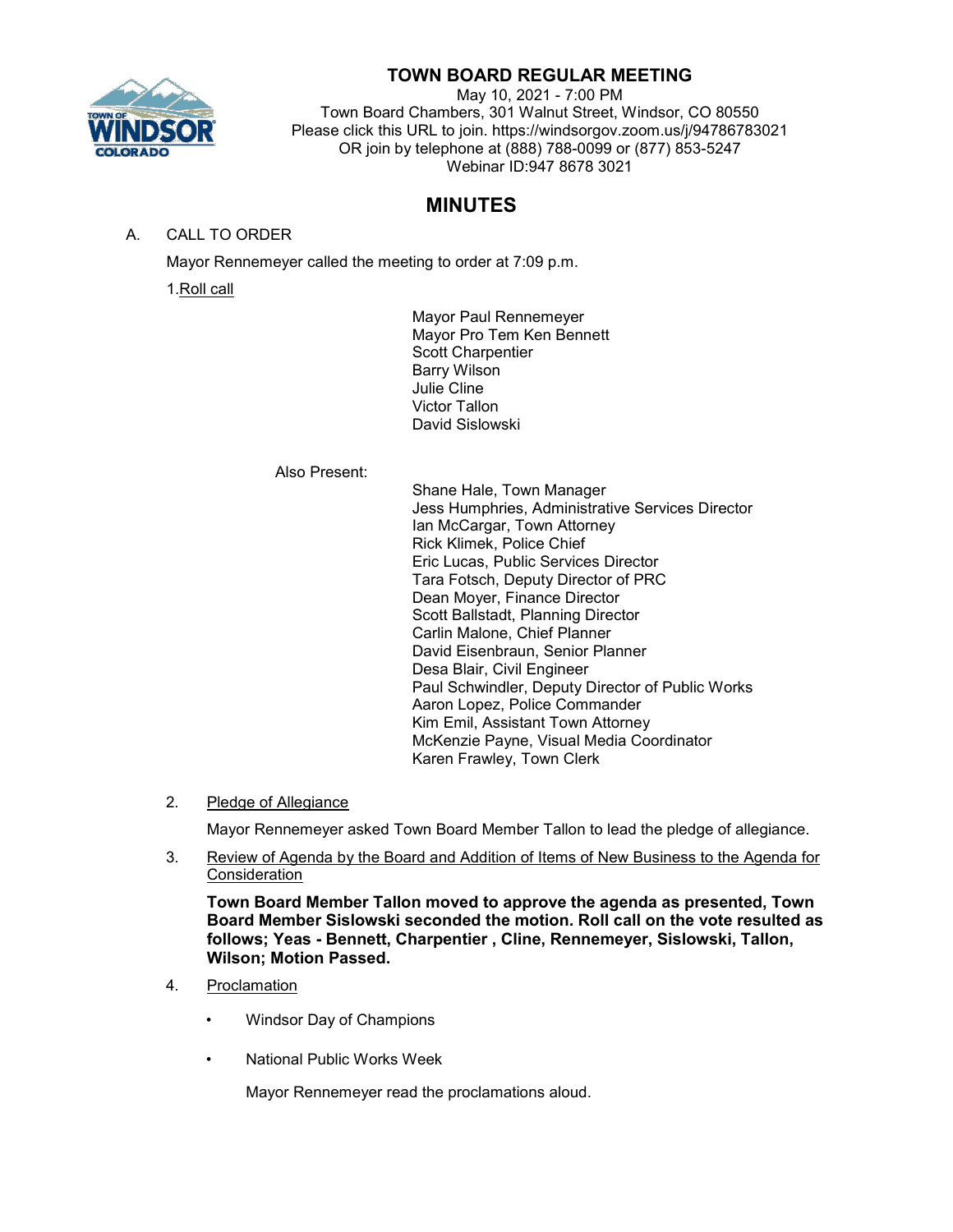### 5. Board Liaison Reports

• Town Board Member Charpentier - Chamber of Commerce, Clearview Library Board

Town Board Member Charpentier reported that the Chamber of Commerce has over two-hundred and fifty new business members since Michelle has been with the Chamber. There are a lot of open houses and ribbon cuttings every week through September. Michelle is working on bringing another person onto her staff to help with the work load.

Town Board Member Charpentier reported that the Clearview Library Board has received public comment on all the options for the library updates. A remodel on the 3rd Street Library will take place, a purchase of the Ash Street administrative building will take place, and the Library will be moving forward with the deal with Severance. Severance is building a whole community center behind Town Hall and will have an area for the Library.

• Town Board Member Wilson - Planning Commission, Larimer County Behavioral Health Policy Council

The BHPC heard from 2 Impact Grant recipients:

- Crossroads Safehouse provides emergency safehousing, advocacy, legal assistance, rapid rehousing and crisis intervention for victims of domestic violence in Northern Colorado for 40 years.
	- Website:<https://crossroadssafehouse.org/>
	- Presentation:
	- [https://drive.google.com/file/d/1AuXEjb\\_RyGNuK2kkeD5zLoFchoTTWBHB/vie](https://drive.google.com/file/d/1AuXEjb_RyGNuK2kkeD5zLoFchoTTWBHB/view)
- The Family Center / La Familia provides quality early care, education and family strengthening services to the Latinx community in Larimer County, Colorado since 1995.
	- Website:<https://thefamilycenterfc.org/>
	- Presentation:
	- <https://drive.google.com/file/d/1tZlYshXj83GG6X3x6XO0gVex8SxULs5O/view>

The BHPC received an update on the 9-8-8 call system. The Colorado Department of Human Services, Office of Behavioral Health (OBH), is planning for the rollout of **9-8- 8**, a new, nationwide, three-digit phone number for the National Suicide Prevention Lifeline. The number is planning to launch summer 2022.

The BHPC adopted the Technical Advisory Committee (TAC) recommendations for the 2021 [Impact Fund Targeted Projects and Timeline. Presentation: 05\\_2021 BHPC](https://drive.google.com/file/d/1J6aaWYc-ljhc7uTEijMqF5Q4hd8dcXnN/view) [Presentation](https://drive.google.com/file/d/1J6aaWYc-ljhc7uTEijMqF5Q4hd8dcXnN/view) Materials.pdf - [Google Drive. Targeted Projects:](https://drive.google.com/file/d/1J6aaWYc-ljhc7uTEijMqF5Q4hd8dcXnN/view)

- 1. Behavioral Health Care Coordination across Services
- 2. Moderately/intensive care coordination for those with complex needs
- 3. Behavioral Health Workforce Development and Retention
- 4. Enhancing First Responder and Behavioral Health Crisis-to-Care Collaboration **Efforts**
- 5. Prevention Education and Early Intervention for Vulnerable Youth

6. Increasing Access to Behavioral Healthcare in Non-traditional Settings Resources:

- The BHPC Website for roster, bylaws, meetings, agendas, and minutes:<https://www.larimer.org/boards/behavioral-health-policy-council> Larimer County Behavioral Health Dashboard:
- <https://www.larimer.org/behavioralhealth/data>
- New Larimer County Behavioral Health Facility (planned opening early 2023):<https://www.larimer.org/behavioralhealth/facility>
- The BHPC Grants Summary Dashboard:<https://www.larimer.org/behavioralhealth/impactfund-portfolio-review>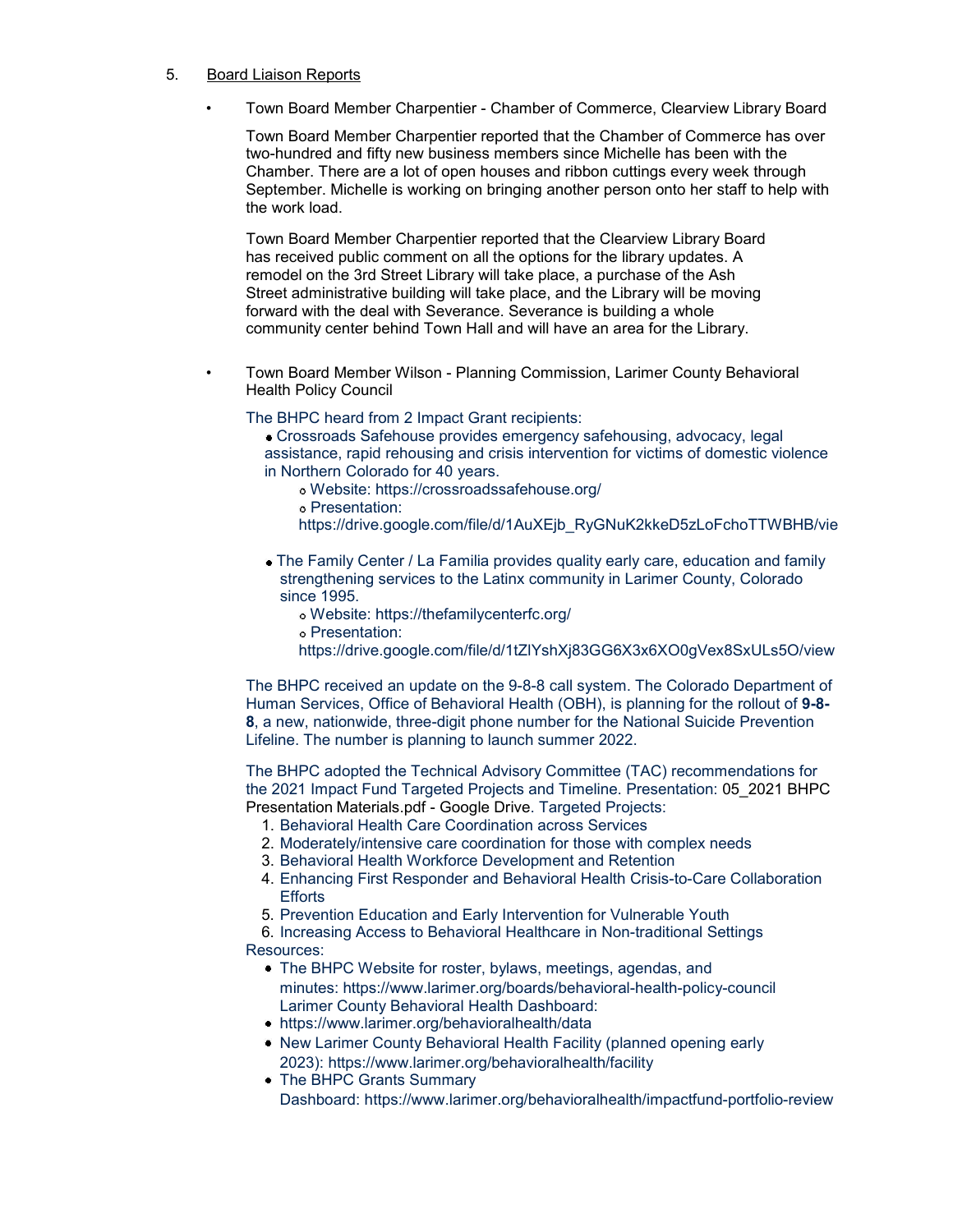- The **Larimer County Behavior Health Services (BHS) Annual Report**:<https://www.larimer.org/behavioralhealth/impactfund-portfolio-review>
- Mayor Pro Tem Bennett Water and Sewer Board, 34, and I-25 Coalition's

Mayor Pro Tem Bennett reported that the Water and Sewer Board has not met since last time so there is no update to provide.

Mayor Pro Tem Bennett reported that the 34 Coalition did not meet this month.

Mayor Pro Tem Bennett reported that the I25 Coalition met and the big take away is that they signed a joint letter with the I25 North business alliance that was sent to Senators asking for \$60 million to cover the shortfall of the \$6 billion I25 projects. That money is being requested from the infrastructure portion of the American Jobs plan.

• Town Board Member Cline – Tree Board, Poudre River Trail Corridor Authority, Historic Preservation Commission

Town Board Member Cline reported that the Historic Preservation Commission will meet on Wednesday for a downtown historical tour.

Town Board Member Cline reported that the Poudre River Trail Corridor Authority will not meet until next Thursday so no update to provide.

Town Board Member Cline reported that the Tree Board will host the poster contest winners recognition next Monday. The Tree Board will meet next Tuesday for their annual park assessment. Sick tree day will be held on June 22nd, if a tree needs to be looked out, you can sign up through the recreation center.

• Town Board Member Tallon - Parks, Recreation and Culture Advisory Board, Great Western Trail Authority

Town Board Member Tallon reported that the Parks, Recreation and Culture Advisory Board held a tour of the Riverwalk experience for the board.

Town Board Member Tallon reported that he was unable to attend the Great Western Trail Authority meeting.

• Town Board Member Sislowski - Windsor Housing Authority, Windsor Severance Fire **District** 

Town Board Member Sislowski reported that the Housing Authority will meet next week and will have an update to provide at the next meeting.

Town Board Member Sislowski reported that the Fire District meets on Thursday this week and will have an update to provide at the next meeting. Chief Kazian reported that there is a ground breaking and open house on Friday, June 4th. The ground breaking will happen at 9:00 a.m. and the open house will be held at 10:00 a.m.

• Mayor Rennemeyer - Downtown Development Authority, North Front Range MPO

Mayor Rennemeyer reported that the Downtown Development Authority has not met since the last meeting.

Mayor Rennemeyer reported that the North Front Range MPO met last Thursday and the MPO moved the Vice Chair to fill the vacant chair position and new Vice Chair was voted on and is now being filled by Scott James. The MPO renewed the contract for the Executive Director and the MPO hired an air quality attorney.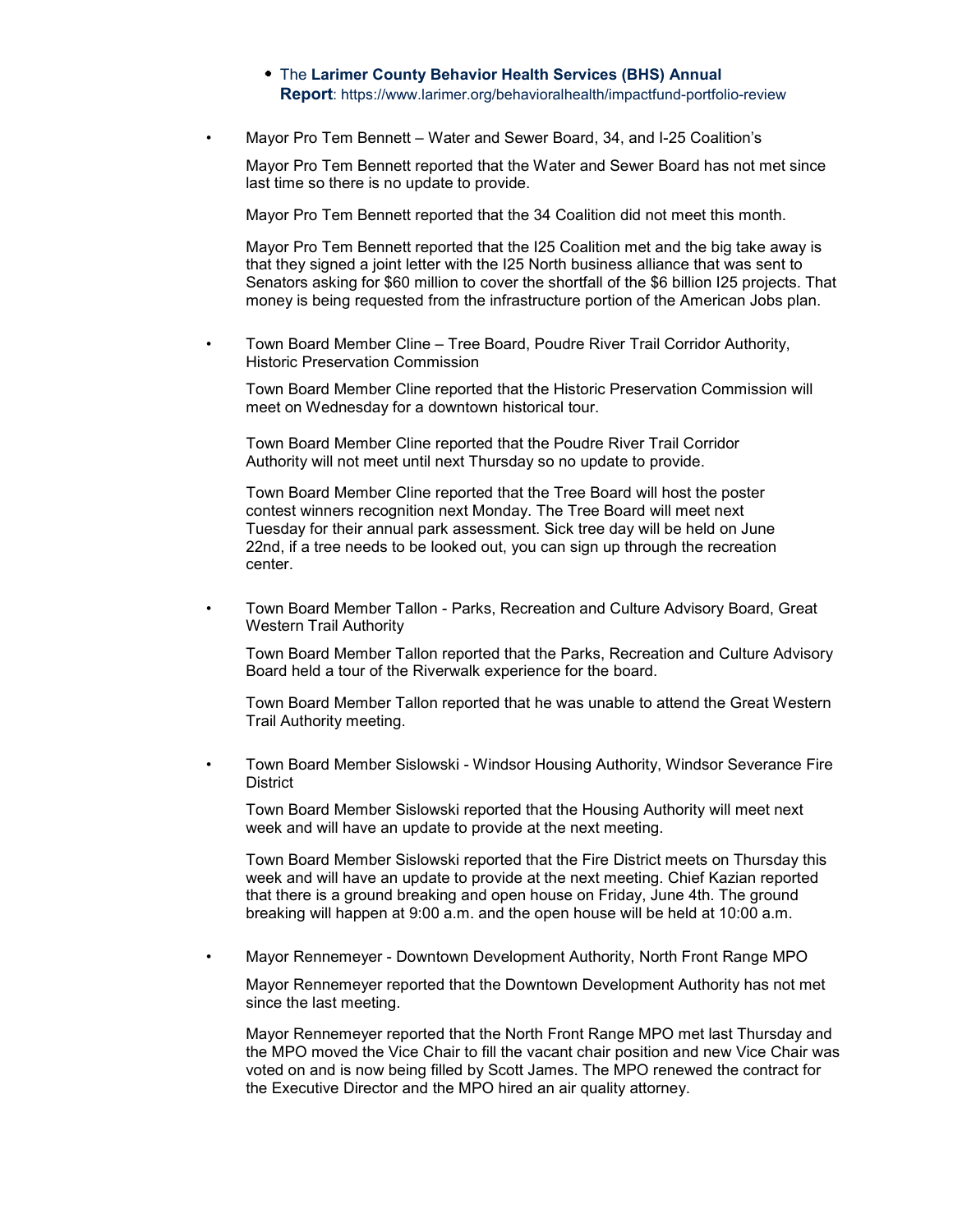# 6. Public Invited to be Heard

Mayor Rennemeyer opened the meeting up for public comment.

James Maslen at 8367 Louden Circle addressed the Board regarding the crosswalk the connects his subdivision to the one in Highland Meadows and the possibility of putting in a different solution for the crosswalk.

Oliver Knowles at 417 Elm Street addressed the Board regarding improvements to the Main Park playground equipment.

### B. CONSENT CALENDAR

- 1. Minutes of the April 26, 2021 Town Board Regular Meeting K. Frawley, Town Clerk
- 2. Report of Bills for April 2021 D. Moyer, Finance Director
- 3. Resolution No. 2021-24 A Resolution Approving and Accepting a Deed of Dedication for Right of Way and a Temporary Construction Easement Concerning the Southwest Corner of Crossroads Boulevard and Rancho Drive, in the Town of Windsor, Colorado - S. Pearson, Civil Engineer

The ROW dedication is located at the southwest corner of Crossroads Blvd and Rancho Drive, and is necessary for construction of a Town sidewalk. The temporary construction easement is necessary to build the walk. Please note that the signature and notary have different dates on the Deed of Dedication. According to Poudre Tech Metro District and Town Attorney this is acceptable.

4. Resolution 2021- 25 - A Resolution Initiating Annexation Proceedings for the Larimer County Road 1 Annexation to the Town of Windsor, Colorado - C. Malone, Chief Planner; K. Emil, Assistant Town Attorney

The Town of Windsor annexed the Kyger Reservoir property that borders State Highway 392 and County Line Road, otherwise known as Larimer County Road 1 ("LCR1") / Weld County Road 13 ("WCR13") / Colorado Boulevard. Approximately 3.4 acres of roadway/right-of-way is the subject of this annexation.

The Town of Windsor owns the west half of the roadway (LCR 1), which is currently within unincorporated Larimer County. Because the Town is annexing right-of-way only, the Town must petition to annex this portion of roadway into the Town. Weld County has also filed a Petition to Annex the east half of the roadway (WCR 13) to the Town.

This is Part 1 of a "serial annexation" where the Town is petitioning to annex the west half of the county line road that borders the Kyger property between Highway 392 and Jacoby Road. Weld County has also submitted a Petition to annex the east half of the same road, so that the entire county line road from Highway 392 to Jacoby Road, bordering the Kyger Reservoir property will be in the Town of Windsor Corporate Limits.

CRS 31-12-105(f) states that if a jurisdiction is annexing a portion of a street or alley, the entire width of the roadway must be annexed. Thus, the two petitions must proceed in the order presented, in order to meet the contiguity requirements in CRS 31-12-104 (1)(a), which allows the annexations to be completed simultaneously and considered together for the purposes of the public hearing requirements in sections 31-12-108 and 31-12-109.

5. Resolution No. 2021- 26 - A Resolution Initiating Annexation Proceedings for the Weld County Road 13 Annexation to the Town of Windsor, Colorado - C. Malone, Chief Planner; K. Emil, Assistant Town Attorney

The Town of Windsor previously annexed the Kyger Reservoir property that borders Highway 392 and County Line Road, otherwise known as Larimer County Road 1 ("LCR1")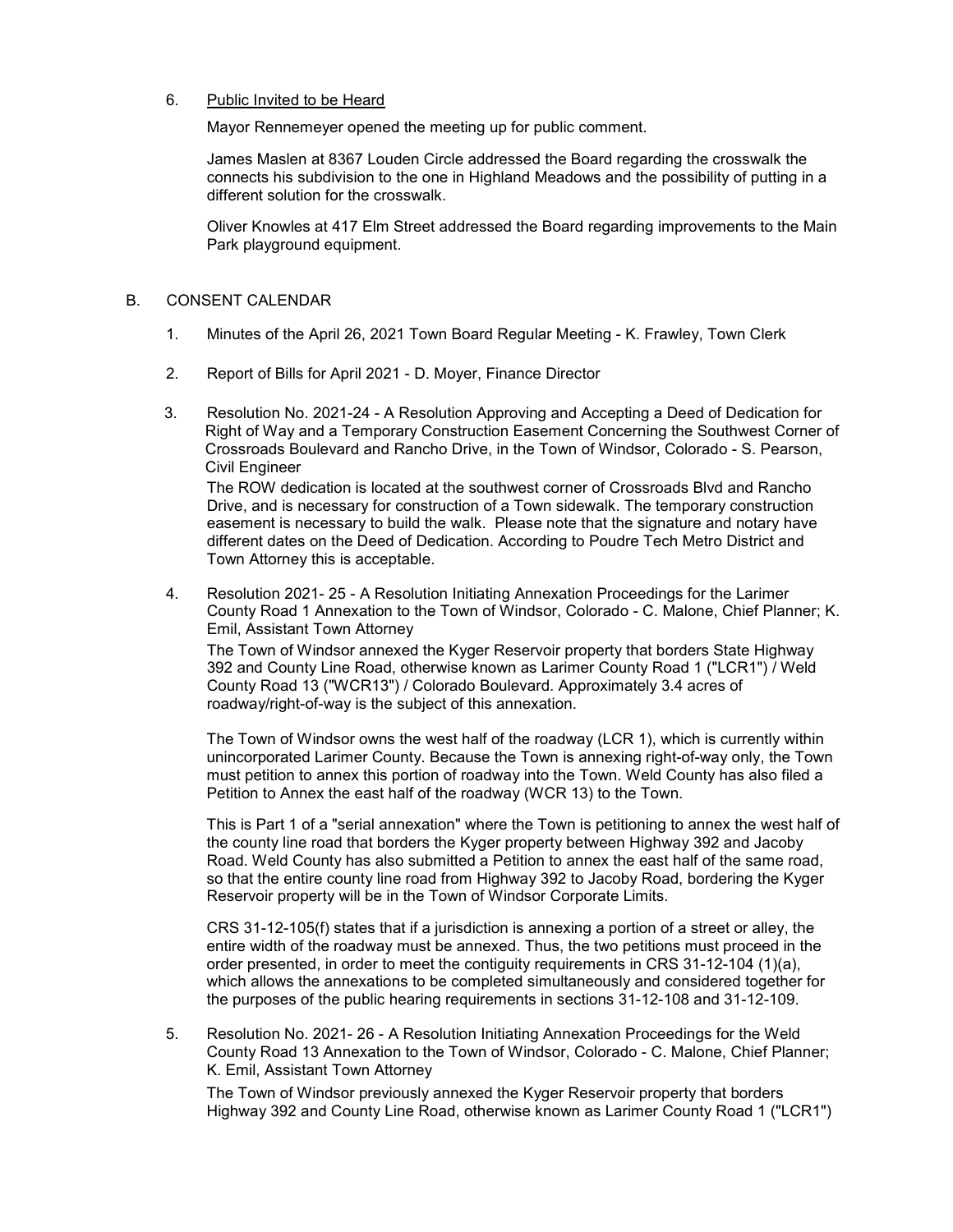/ Weld County Road 13 ("WCR13") / Colorado Boulevard. Approximately 1.7 acres of roadway/right-of -way is the subject of this annexation. The Town of Windsor owns the west half of the road, and has also petitioned to annex that portion of the roadway into the Town. The east half (WCR13) is in unincorporated Weld County, which is the subject of this Petition.

This is Part 2 of a "serial annexation" where the Town, in the Resolution preceding this one, is petitioning to annex the west half of the county line road that borders the Kyger Reservoir property between State Highway 392 and Jacoby Road. Here, Weld County has submitted a Petition to annex the east half of the same road, so that the entire county line road from SH 392 to Jacoby Road, bordering the Kyger Reservoir property, will be in the Town of Windsor.

CRS 31-12-105(f) states that when a jurisdiction is annexing a portion of a street or alley, the entire width of the roadway right-of-way must be annexed. Thus, the two petitions must proceed in the order presented, in order to meet the contiguity requirements in CRS 31-12- 104 (1)(a), which allows the annexations to be completed simultaneously and considered together for the purposes of the public hearing requirements in sections 31-12-108 and 31- 12-109.

# **Mayor Pro Tem Bennett moved to approve the consent calendar, Town Board Member Tallon seconded the motion. Roll call on the vote resulted as follows; Yeas - Bennett, Charpentier, Cline, Rennemeyer, Sislowski, Tallon, Wilson; Motion Passed.**

# C. BOARD ACTION

1. Public Hearing - Final Major Subdivision - Raindance Subdivision 16th Filing - David Nelson/Martin Lind, owner/applicants, and Tom Siegel, applicant's representative The applicant, Mr. Lind, has submitted, on behalf of the owner Mr. David Nelson, a final major subdivision plat known as RainDance Subdivision Sixteenth Filing. The subdivision encompasses approximately 22.06 acres and is zoned Planned Unit Development (PUD) and is designated for single family residential. The Raindance Sixteenth Filing continues the character and patterns of the Raindance Development. Native open space areas and pedestrian connectivity through detached trails enhance the large setback along Colorado Boulevard and tie into the overall Raindance project. The project is located on Tract B of the Raindance Subdivision Fifth Filing, on the west side of Moon Rise Drive and on north side of Bounty Drive. The project intent is to construct 1 and 2-story, single-family, buildings on the 22.06-acre site. The site consists of 77 lots with an overall density of 3.49 DU/AC. Based on the current site plan, total parking required at 2.0/DU would be 154 spaces. Each lot provides 1-2 garage parking spaces, with parking also provided in the driveway. Additional on-street parking is provided on all streets, with the exception of Bounty Drive. The current zoning of the site is RMU with P.U.D. overlay. This project meets all P.U.D standards. Access to the site is provided through existing surrounding streets and new dedicated ROW. Falling Lead Drive (new) will connect Bounty Drive and Equinox Drive (new) and Nightfall Drive (new) will connect to Moon Rise Drive. Nightfall Drive will transition to Nightfall Ct at the intersection of Equinox Drive, as it changes to a cul-de-sac. All utility services are a continuation of the Raindance Development and are per the master plan concepts.

As required with a final subdivision submittal, the applicant held a neighborhood meeting on February 11, 2021 in accordance with Chapter 16, Article XXXI, and Chapter 15, Article III, of the Municipal Code. There were no attendees and no public comments have been received to date by the planning staff or the applicant. The Municipal Code requires a public hearing notification for a final major subdivision. Notifications were provided as follows: • April 20, 2021 – affidavit of letters mailed to property owners within 500 feet

- April 19, 2021 legal notice posted on the Town of Windsor website
- April 19, 2021 development review sign posted on the property
- April 23, 2021 legal ad published in the paper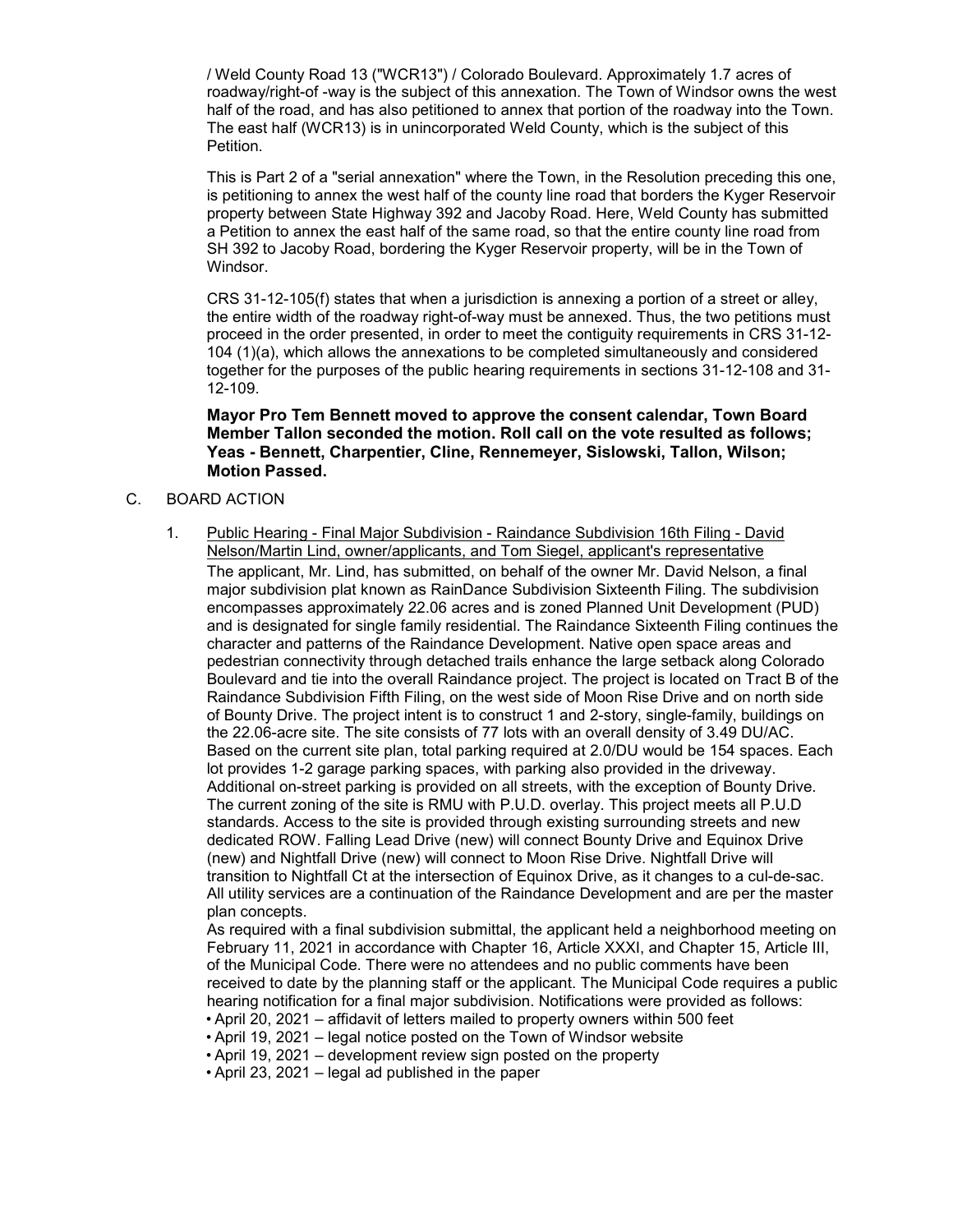**Town Board Member Sislowski moved to open the public hearing, Town Board Member Tallon seconded the motion. Roll call on the vote resulted as follows; Yeas - Bennett, Charpentier , Cline, Rennemeyer, Sislowski, Tallon, Wilson; Motion Passed.**

Town Board Member Wilson stated "Mayor Rennemeyer, for the record I would like to point out that in my capacity as a Town Board liaison to the Planning Commission. I was present at the Planning Commission meeting during which this matter was previously presented. I wish to state that my participation in the Planning Commission proceeding has in no way influenced me in my capacity as a Town Board member this evening. I will make my decision and cast my vote this evening based solely on the evidence presented during this public hearing."

Per Mr. Eisenbraun, at their May 5, 2021 Planning Commission meeting, the Planning Commission did forward a recommendation to the Town Board of approval of the final major subdivision as presented.

**Town Board Member Tallon moved to close the public hearing, Mayor Pro Tem Bennett seconded the motion. Roll call on the vote resulted as follows; Yeas - Bennett, Charpentier , Cline, Rennemeyer, Sislowski, Tallon, Wilson; Motion Passed.**

2. Resolution 2021-27 A Resolution approving Final Major Subdivision - Raindance Subdivision  $16<sup>th</sup>$  Filing - David Nelson/Martin Lind, owner/applicants, and Tom Siegel, applicant's representative Please see public hearing item.

Per Mr. Eisenbraun, nothing further to add.

**Town Board Member Tallon moved to approve resolution number 2021-27, Town Board Member Sislowski seconded the motion. Roll call on the vote resulted as follows; Yeas - Bennett, Charpentier , Cline, Rennemeyer, Sislowski, Tallon, Wilson; Motion Passed.**

3. Ordinance No. 2021-1623 - An Ordinance Amending Chapter 15 of the Windsor Municipal Code to Implement a Fire and Rescue Service Impact Fee to Fund Capital Facilities Necessary for the Provision of Fire Protection, Rescue, and Emergency Services by the Windsor-Severance Fire Protection District in Accordance With Section 29-20-104.5 of the Colorado Revised Statutes

This Ordinance implements by Code amendment the impact fee assessment, collection and remittance structure of the IGA between the Town and the Windsor-Severance Fire Protection District. State law requires that the fee be implemented legislatively, in addition to the cooperative terms of the intergovernmental agreement.

The Ordinance is similar to Code language created for assessment of school district impact fees, and will find a home in the Code under the same chapter. The fee is established as a condition for building permit issuance, and is payable to the District. Applicants may choose to pay the District separately, or can pay in a single stop at Town Hall. The fee may be waived for qualifying projects (voluntary installation of fire suppression sprinkler systems and projects with a demonstrated public benefit as determined by the District).

The Ordinance allows for adjustments to the fee in accordance with the IGA, with fee modifications occurring upon request of the District and following public hearing before Town Board. This Ordinance is unchanged from First Reading on April 26, 2021.

Mayor Rennemeyer opened the meeting up for public comment, to which there was none.

**Town Board Member Tallon moved to approve ordinance number 2021-1623 on second reading, Town Board Member Wilson seconded the motion. Roll call on the vote resulted as follows; Yeas - Bennett, Charpentier , Cline, Rennemeyer, Sislowski, Tallon, Wilson; Motion Passed.**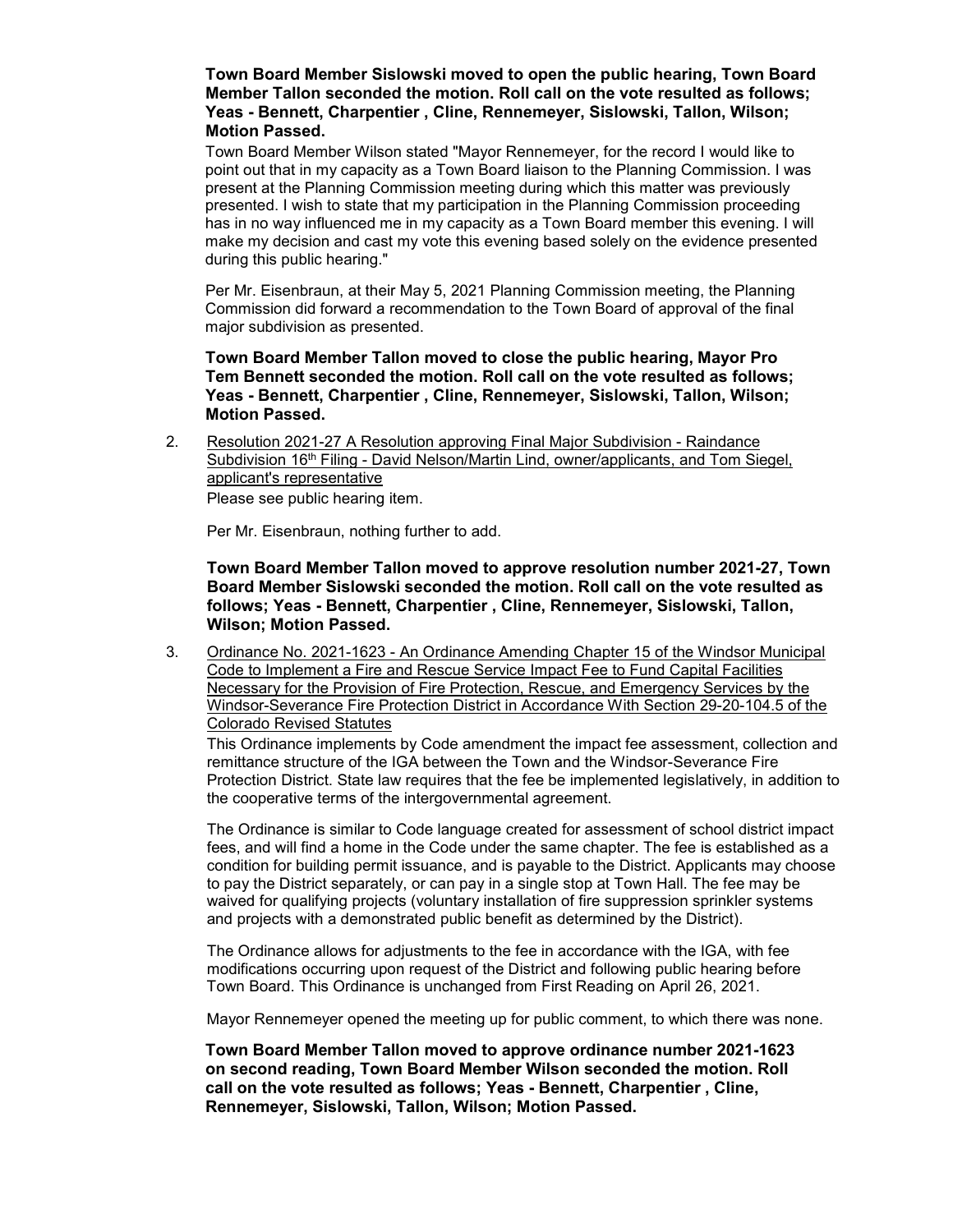#### D. COMMUNICATIONS

1. Communications from Town Attorney

Per Ms. Emil, Haley Rockwell has come back to join staff as the Legal Intern again this summer.

2. Communications from Town Staff

Per Mr. Eisenbraun, a reminder about the Eastman Park Design Charrettes the next three days as well as the open house on Wednesday the 12th from 5:30 p.m. to 7:30 p.m. at the Community Recreation Center.

Per Ms. Humphries, a big kudos to staff for the Windsor Matters newsletter that went out which has a lot of good information about the construction projects and road impacts.

Per Chief Klimek, this week is Police Week and the official celebration will be held in October with an open house if gathering limits allow.

Per Ms. Fotsch, excited to celebrate the ribbon cutting at Eastman Park on Friday afternoon at 4:00 p.m.

Per Mr. Moyer, the January financial statement is in the packet and the Town is up by fourteen percent over last January in sales tax collection. Through March of 2021, we are up by eight percent compared to March of 2020. As far as expenditures go, the beginning of the year a lot of items are paid for the entire year.

Per Mr. Lucas, reminder that Friday, May 14th and Saturday, May 15th is cleanup day at the Public Works campus from 9:00 a.m. until 3:00 p.m.

- a. Finance Report January 2021
- 3. Communications from Town Manager

Per Mr. Hale, reminder of out of office on Wednesday through Friday for the CIRSA executive board planning retreat, Ms. Humphries will be in charge during absence. The monthly enviso report was included in the packet as well as some focus points for the month.

a. Monthly Board Report

**Focus Area Updates:**

# **1. Strategic Growth**

We are expecting the final draft of the facility master plan with cost estimates by the end of April. Acceptance of the plan should occur in May and the recommendations will be considered during the upcoming 2022 CIP budget discussions.

For the Town Hall safety upgrades, the Team is nearly complete with the final estimates and scope of work. Final planning meeting set from Friday, April 30th. Construction is currently scheduled to begin June 14th.

# **2. Sustainable Infrastructure**

The Town of Windsor recently was approved for a grant from the Colorado Water Conservation Board for \$20,000 to develop and implement a Drought Emergency Plan. Staff and Clearwater Solutions have a total budget of \$40,000 with the grant and expect the plan to take three-six months to develop and present to Town Board. The NISP project is continuing to work through legal challenges and move towards a final record of decision from the Army Corp of Engineers which is expect in Spring 2021. The projects 401 Water Certification